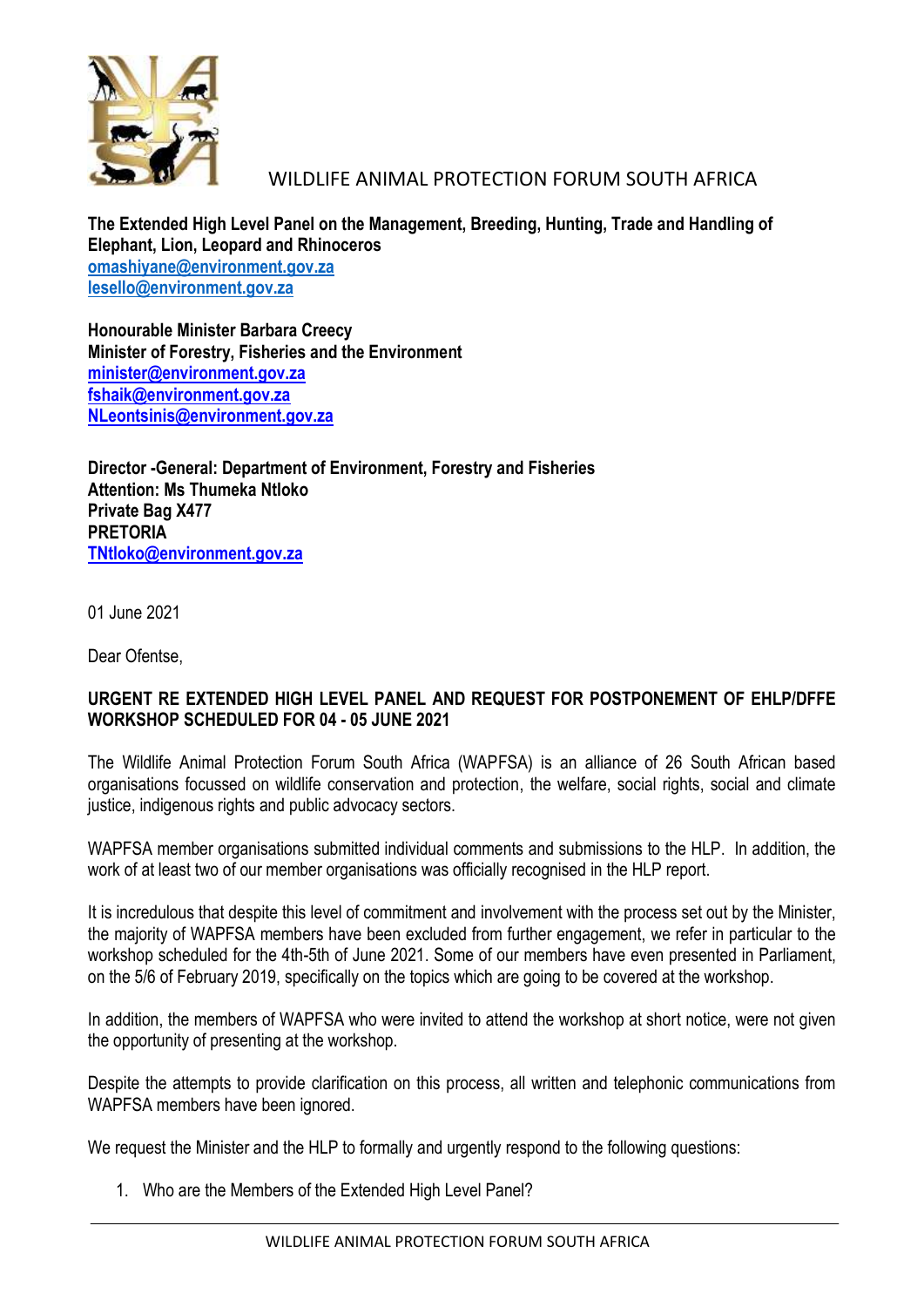- 2. How were they selected and on what basis?
- 3. What was the process to extend the HLP and appoint members to the EHLP and where and when was this gazetted?
- 4. What is the Mandate and Programme of the EHLP?
- 5. How were the presenters for this workshop selected and on what basis?

The process that the Minister set out must remain inclusive and transparent. All relevant stakeholders should continue to be involved and engaged in all the phases of the process.

Certain WAPFSA member organisations specifically focussed their submissions on the topics included in this workshop. They can offer impactful and positive contributions in particular towards:

"Ensuring access and benefit sharing in a fair and equitable manner by local communities living with and adjacent to the Big Five areas" and towards "Identifying and implementing key mechanisms to promote access and unlock benefit streams from big 5 and other protected areas to adjacent communities, prioritising and broadening ecotourism access over current state monopoly within protected areas, with localised communitybased wildlife economic value chains".

The members of WAPFSA hereby formally request that the Minister and the HLP postpone the workshop in order to facilitate an inclusive and transparent process.

Yours sincerely,

stefania falcon [stefania@emsfoundation.org.za](mailto:stefania@emsfoundation.org.za) Mobile: +27 (0)73 3012107 **ON BEHALF OF WAPFSA**  <http://wapfsa.org/>



 **FORUM SOUTH AFRICA** 

## **WAPFSA Members Requesting the above:**

| <b>Animal Talk Africa</b> | Founder            | <b>Wynter Worsthorne</b> |
|---------------------------|--------------------|--------------------------|
| African Climate Alliance  | <b>Climate Dep</b> | Sairusha Govindsamy      |
| <b>Baboon Matters</b>     | Founder            | Jenni Trethowan          |